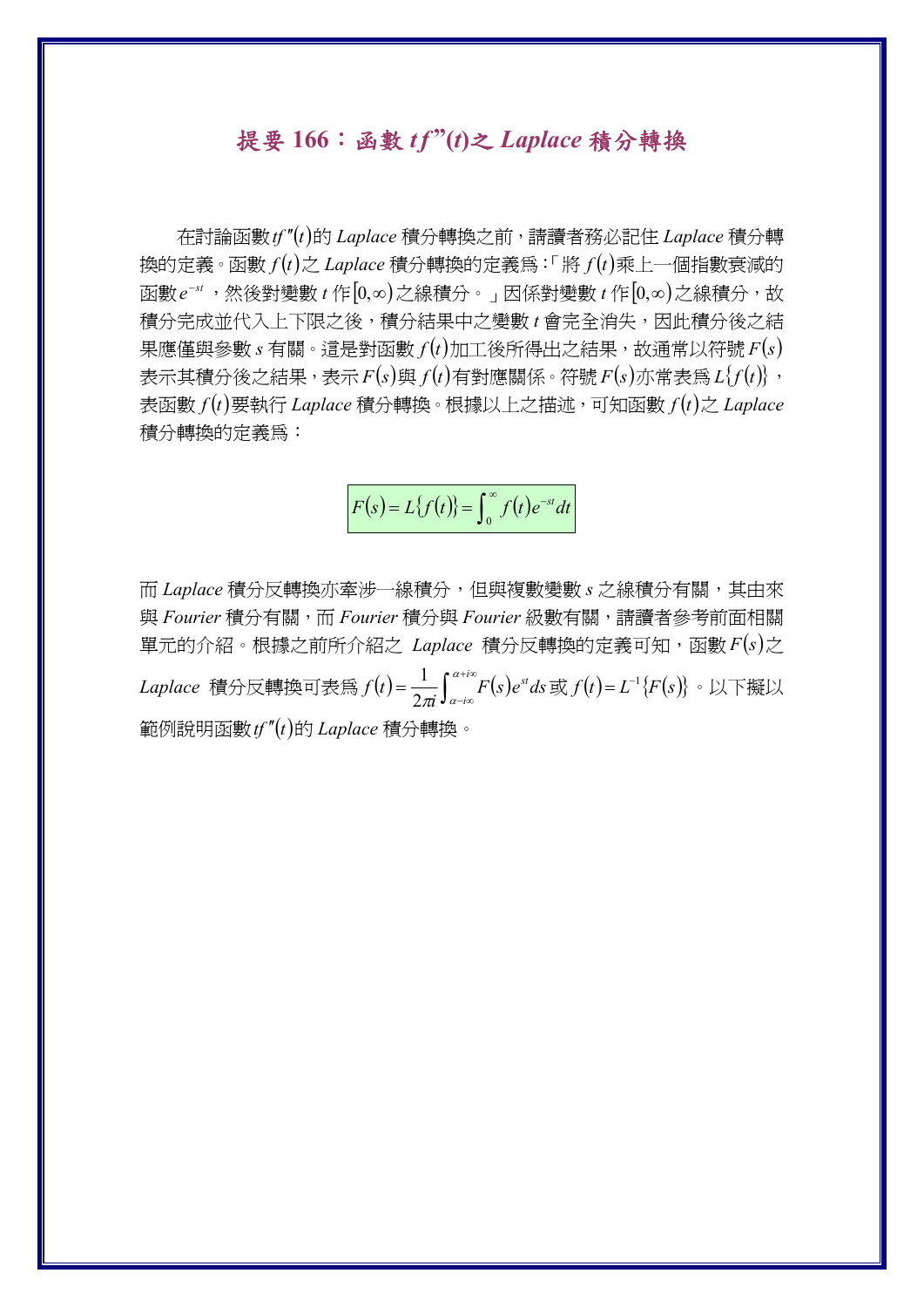範例一

 $\exists$  試說明函數 $f''(t)$ 的 *Laplace* 積分轉換過程與結果。

解答:

由定義知函數  $f(t)$ 之 Laplace 積分轉換可表為  $F(s)$ =  $\int_0^\infty f(t)e^{-st}dt$  ,因此,函 數*tf t* 的 *Laplace* 積分轉換可表為:

$$
L\{tf''(t)\} = \int_0^\infty tf''(t)e^{-st}dt
$$
  

$$
= \int_0^\infty f''(t)\left\{-\frac{d(e^{-st})}{ds}\right\}dt
$$
  

$$
= \int_0^\infty f''(t)\left\{-\frac{d}{ds}[e^{-st}]\right\}dt
$$
  

$$
= \int_0^\infty \left\{-\frac{d}{ds}[f''(t)e^{-st}]\right\}dt
$$
  

$$
= -\frac{d}{ds}\left\{\int_0^\infty [f''(t)e^{-st}]dt\right\}
$$

 $\exists \text{Im}\int_0^{\infty} f''(t)e^{-st}dt = s^2\int_0^{\infty} f(t)e^{-st}dt - sf(0) - f'(0) = s^2L\{f(t)\} - sf(0) - f'(0)$ 2  $\int_0^{\infty} f''(t)e^{-st}dt = s^2 \int_0^{\infty} f(t)e^{-st}dt - sf(0) - f'(0) = s^2L{f(t)} - sf(0) - f'(0)$ , 故:

$$
L{f''(t)} = -\frac{d}{ds} \left\{ \int_0^{\infty} [f''(t)e^{-st}] dt \right\}
$$
  
=  $-\frac{d}{ds} \left\{ s^2 F(s) - sf(0) - f'(0) \right\}$   
=  $-\frac{d[s^2 F(s)]}{ds} + \frac{d[sf(0)]}{ds} + \frac{d[f'(0)]}{ds}$   
=  $-\frac{d[s^2]}{ds} F(s) - s^2 \frac{d[F(s)]}{ds} + f(0) + 0$   
=  $-2sF(s) - s^2 \frac{dF(s)}{ds} + f(0)$   
=  $-2sF(s) - s^2F'(s) + f(0)$ 

亦即: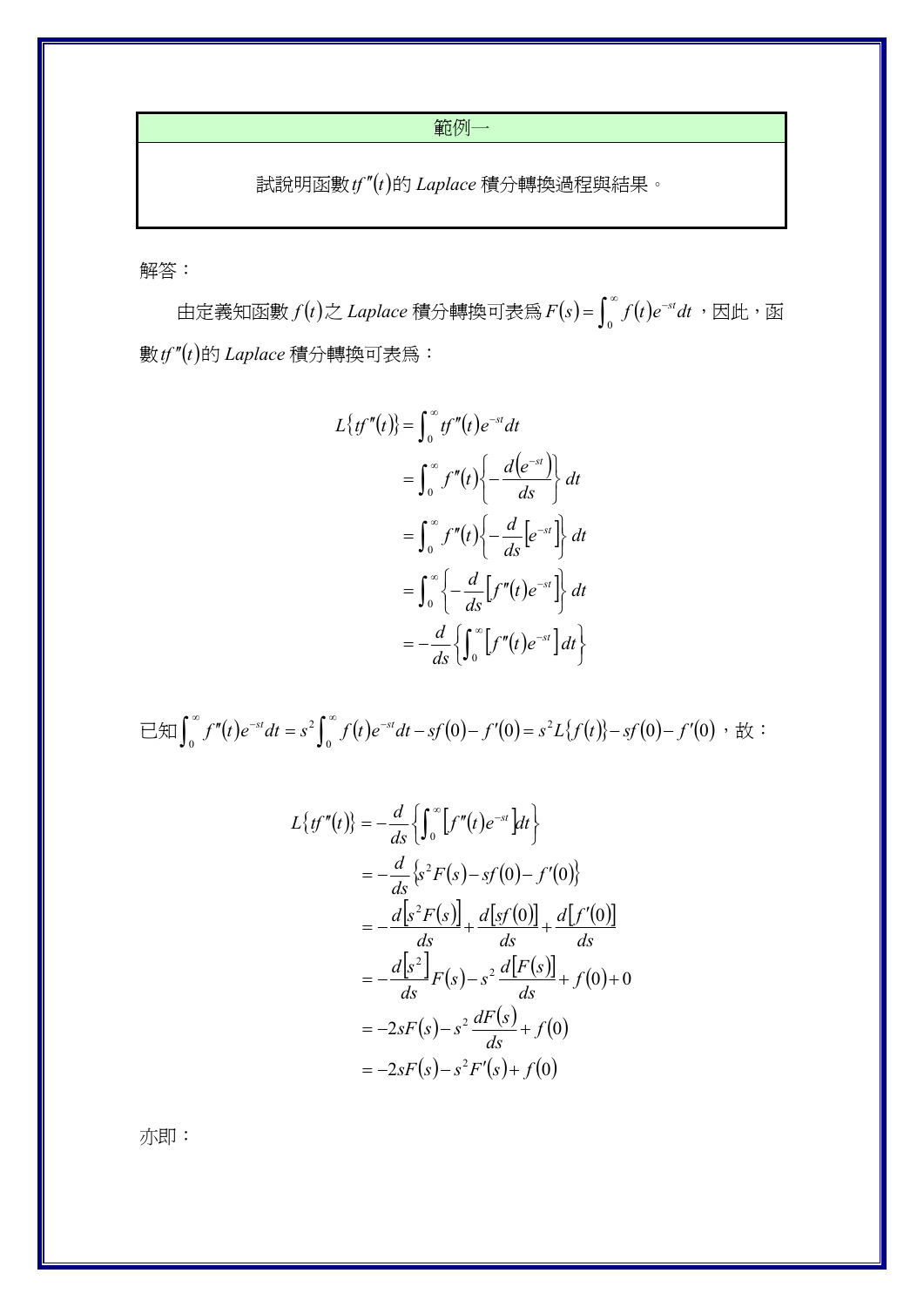$L{tf''(t)} = -2sF(s) - s^2F'(s) + f(0)$ 

這個關係式作者沒有意思要讓讀者背下來,但若是讀者不覺得麻煩,也背得 下來的話,最好還是背下來。一般而言,與上式相關的考題較少。摘要(一)是應 背下來的 17個 Laplace 轉換關係式, 摘要(二)則不勉強讀者一定要背下來, 目前 僅列出以下三個結論:  $L{f(t)} = -F'(s) - L{f(t')} = -F(s) - sF'(s)$ 與  $L{f''(t)} = -2sF(s) - s^2F'(s) + f(0)$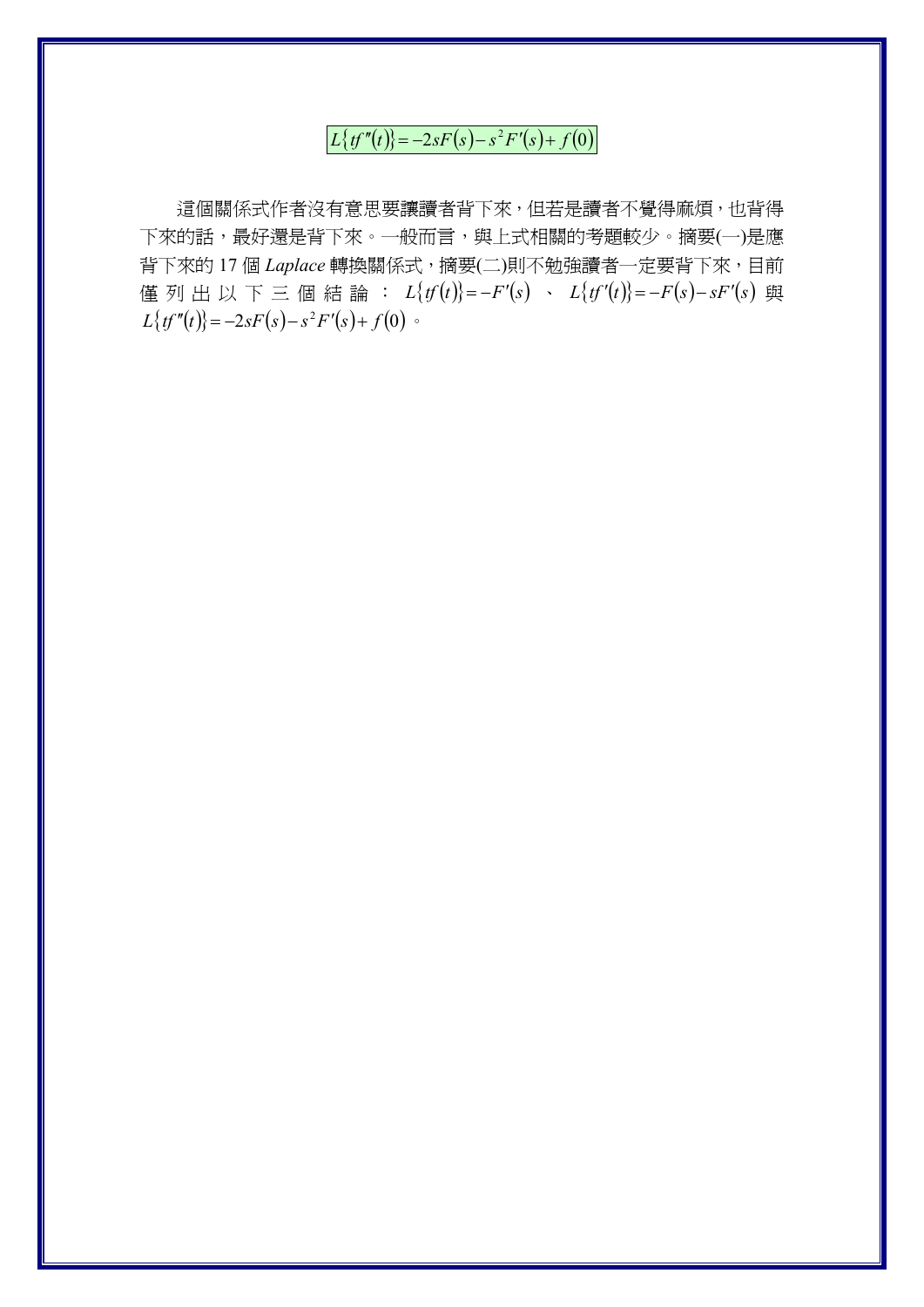範例二

$$
\exists \exists \exists \ddot{x} : (a) L \{ t \cos(3t) \} \quad (b) L \{ t \sin(3t) \}
$$

解答:

(a) 因為已知  $L\{tf''(t)\} = -2sF(s) - s^2F'(s) + f(0)$ , 所以考慮  $f''(t) = cos(3t)$ , 積 分兩次後可得  $f(t) = -\frac{1}{9}\cos(3t) \cdot \text{\textnormal{t}}\forall x L \{ tf''(t) \} = -2sF(s) - s^2F'(s) + f(0)$ 可表 為:

$$
L\{t\cos(3t)\} = -2sL\{-\frac{1}{9}\cos(3t)\}-s^{2}\frac{d}{ds}L\{-\frac{1}{9}\cos(3t)\} + \left[-\frac{1}{9}\cos(0)\right]
$$
  
\n
$$
\Rightarrow L\{t\cos(3t)\} = -2s\left[-\frac{1}{9}\frac{s}{s^{2}+9}\right]-s^{2}\frac{d}{ds}\left[-\frac{1}{9}\frac{s}{s^{2}+9}\right]-\frac{1}{9}
$$
  
\n
$$
\Rightarrow L\{t\cos(3t)\} = \frac{2}{9}\frac{s^{2}}{s^{2}+9} + \frac{s^{2}}{9}\frac{d}{ds}\left[\frac{s}{s^{2}+9}\right]-\frac{1}{9}
$$
  
\n
$$
\Rightarrow L\{t\cos(3t)\} = \frac{2}{9}\frac{s^{2}}{s^{2}+9} + \frac{s^{2}}{9}\left[\frac{1}{s^{2}+9} - \frac{2s^{2}}{(s^{2}+9)^{2}}\right]-\frac{1}{9}
$$
  
\n
$$
\Rightarrow L\{t\cos(3t)\} = \frac{2}{9}\frac{s^{2}}{s^{2}+9} + \frac{s^{2}}{9}\left[\frac{s^{2}+9}{(s^{2}+9)^{2}} - \frac{2s^{2}}{(s^{2}+9)^{2}}\right]-\frac{1}{9}
$$
  
\n
$$
\Rightarrow L\{t\cos(3t)\} = \frac{2}{9}\frac{s^{2}}{s^{2}+9} + \frac{s^{2}}{9}\frac{-s^{2}+9}{(s^{2}+9)^{2}} - \frac{1}{9}
$$
  
\n
$$
\Rightarrow L\{t\cos(3t)\} = \frac{2}{9}\frac{s^{2}(s^{2}+9)}{(s^{2}+9)^{2}} + \frac{s^{2}}{9}\frac{-s^{2}+9}{(s^{2}+9)^{2}} - \frac{1}{9}
$$
  
\n
$$
\Rightarrow L\{t\cos(3t)\} = \frac{1}{9}\frac{2s^{4}+18s^{2}}{(s^{2}+9)^{2}} + \frac{1}{9}\frac{-s^{4}+9s^{2}}{(s^{2}+9)^{2}} - \frac{1}{9}
$$
  
\n
$$
\Rightarrow L\{t\cos(3t)\} = \frac{1}{9}\frac{s^{4}+27s^{2}}{(s^{
$$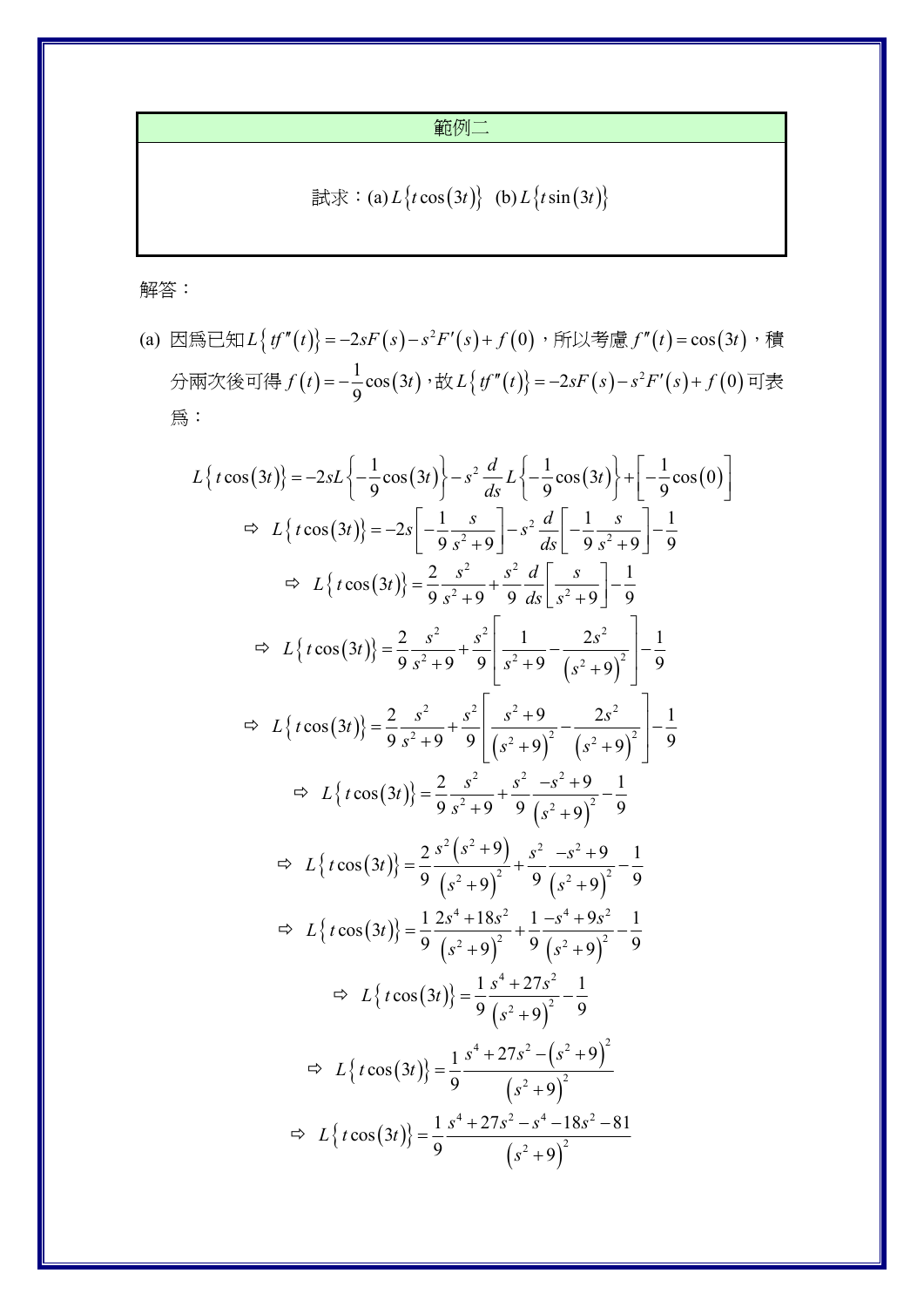$$
\Rightarrow L\left\{t\cos(3t)\right\} = \frac{1}{9} \frac{9s^2 - 81}{\left(s^2 + 9\right)^2}
$$

$$
\Rightarrow L\left\{t\cos(3t)\right\} = \frac{1}{9} \frac{9\left(s^2 - 9\right)}{\left(s^2 + 9\right)^2}
$$

$$
\Rightarrow L\left\{t\cos(3t)\right\} = \frac{s^2 - 9}{\left(s^2 + 9\right)^2}
$$

$$
\implies L\left\{t\cos(3t)\right\} = \frac{s^2 - 9}{\left(s^2 + 9\right)^2}
$$

(b) 因為已知  $L\{tf''(t)\} = -2sF(s) - s^2F'(s) + f(0)$ , 所以考慮  $f''(t) = \sin(3t)$ , 積 分兩次後可得 $f(t) = -\frac{1}{9}\sin(3t) \cdot \text{\textnormal{tr}}\,L\big\{ \text{\textnormal{t}} f''(t) \big\} = -2sF(s) - s^2F'(s) + f(0)$ 可表 為:

$$
L\{t\sin(3t)\} = -2sL\{-\frac{1}{9}\sin(3t)\}-s^2\frac{d}{ds}L\{-\frac{1}{9}\sin(3t)\} + \left[-\frac{1}{9}\sin(0)\right]
$$
  
\n
$$
\Rightarrow L\{t\sin(3t)\} = -2s\left[-\frac{1}{9}\frac{3}{s^2+9}\right] - s^2\frac{d}{ds}\left[-\frac{1}{9}\frac{3}{s^2+9}\right]
$$
  
\n
$$
\Rightarrow L\{t\sin(3t)\} = \frac{2}{9}\frac{3s}{s^2+9} + \frac{s^2}{3}\frac{d}{ds}\left[\frac{1}{s^2+9}\right]
$$
  
\n
$$
\Rightarrow L\{t\sin(3t)\} = \frac{2}{9}\frac{3s}{s^2+9} + \frac{s^2}{3}\left[-\frac{2s}{(s^2+9)^2}\right]
$$
  
\n
$$
\Rightarrow L\{t\sin(3t)\} = \frac{2s}{3(s^2+9)} - \frac{2s^3}{3(s^2+9)^2}
$$
  
\n
$$
\Rightarrow L\{t\sin(3t)\} = \frac{2s(s^2+9)}{3(s^2+9)^2} - \frac{2s^3}{3(s^2+9)^2}
$$
  
\n
$$
\Rightarrow L\{t\sin(3t)\} = \frac{2s(s^2+9) - 2s^3}{3(s^2+9)^2}
$$
  
\n
$$
\Rightarrow L\{t\sin(3t)\} = \frac{2s(s^2+9) - 2s^3}{3(s^2+9)^2}
$$
  
\n
$$
\Rightarrow L\{t\sin(3t)\} = \frac{18s}{3(s^2+9)^2}
$$
  
\n
$$
\Rightarrow L\{t\sin(3t)\} = \frac{6s}{(s^2+9)^2}
$$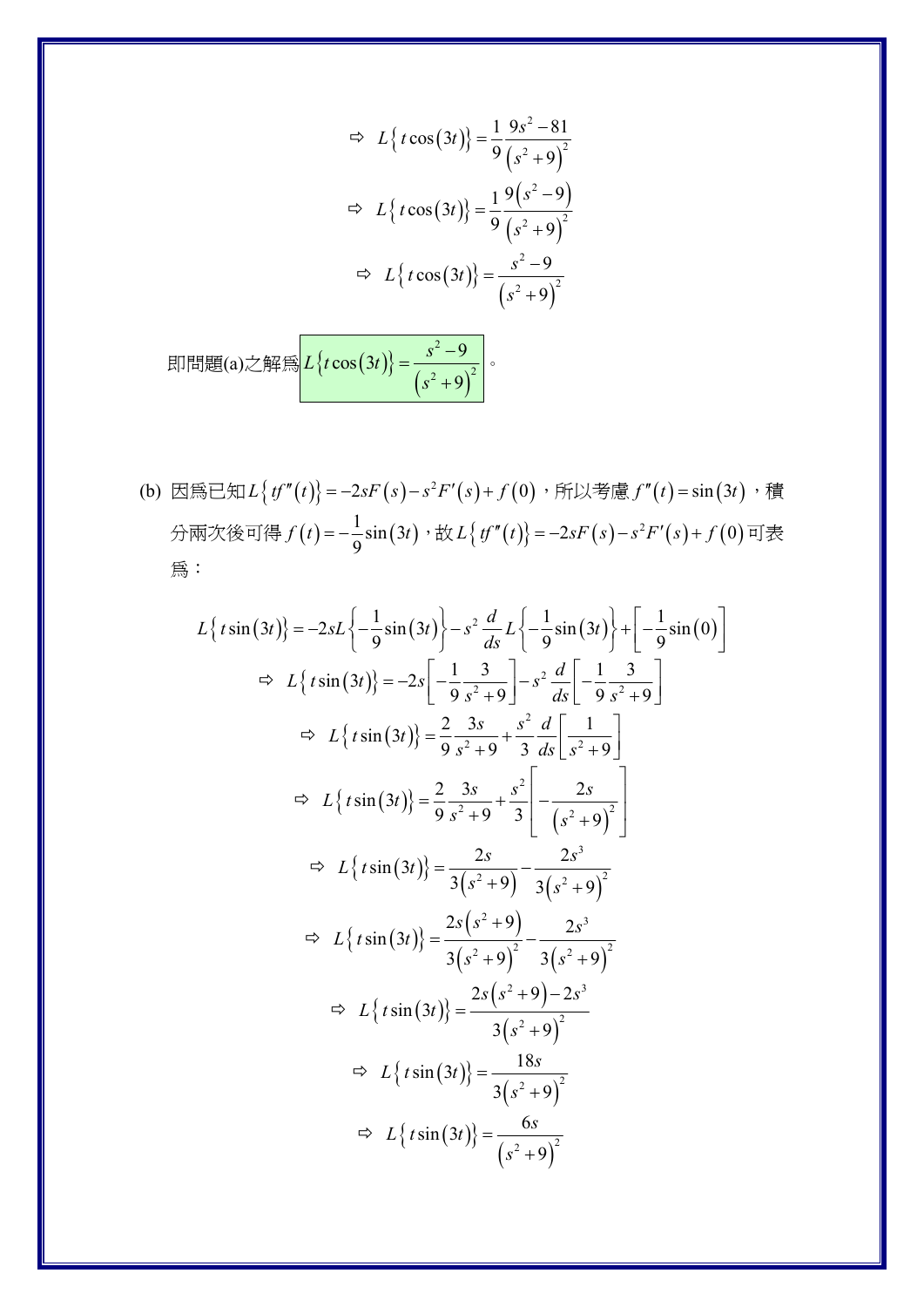$$
\text{{}^{\mathbb{R}}\mathbb{H}\mathbb{H}(\mathbf{b})\text{{}^{\mathbb{R}}}\mathbb{H}\mathbb{H}\left\{L\left\{t\sin(3t)\right\}=\frac{6s}{\left(s^2+9\right)^2}\right\}.
$$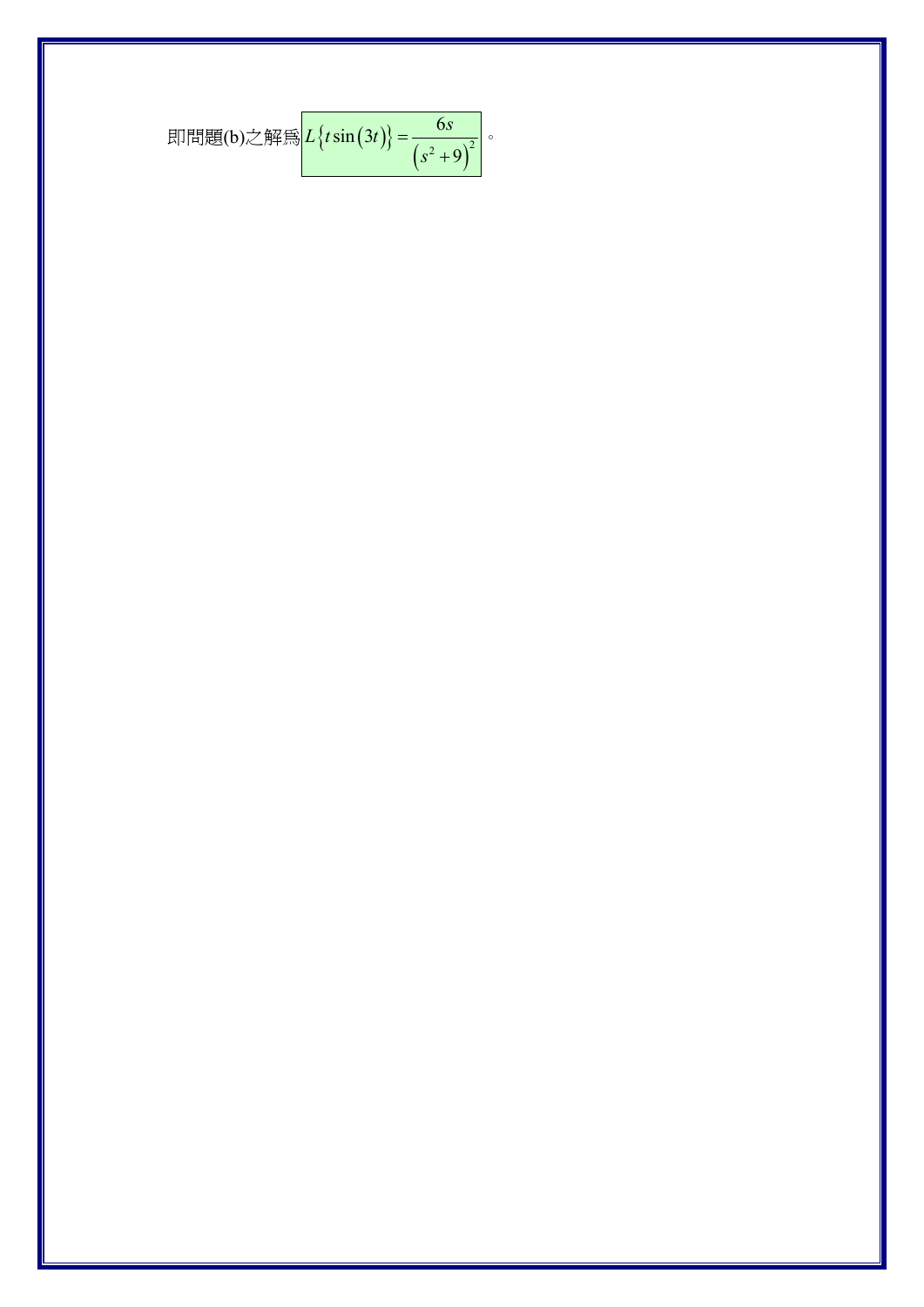| f(t)                             | F(s)                                                           |
|----------------------------------|----------------------------------------------------------------|
| $\mathbf{1}$                     | 1/s                                                            |
| $\boldsymbol{t}$                 | $1/s^2$                                                        |
| $t^2$                            | $2/s^3$                                                        |
| $t^n$                            | $n!/s^{n+1}$                                                   |
| $e^{at}$                         | $1/(s - a)$                                                    |
| cosh(at)                         | $s/(s^2 - a^2)$                                                |
| sinh(at)                         | $a/(s^2 - a^2)$                                                |
| cos(at)                          | $s/(s^2 + a^2)$                                                |
| sin(at)                          | $a/(s^2 + a^2)$                                                |
| f'(t)                            | $sL{f(t)}-f(0)$                                                |
| f''(t)                           | $s^2L{f(t)}-sf(0)-f'(0)$                                       |
| $f^{(n)}(t)$                     | $s^{n}L\{f(t)\}-s^{n-1}f(0)-\cdots-sf^{(n-2)}(0)-f^{(n-1)}(0)$ |
| $u(t-a)$                         | $e^{-as}/s$                                                    |
| $\delta(t-a)$                    | $e^{-as}$                                                      |
| $e^{at} f(t)$                    | $F(s-a)$                                                       |
| $f(t-a)u(t-a)$                   | $e^{-as}F(s)$                                                  |
| $\int_0^t f(\tau)g(t-\tau)d\tau$ | F(s)G(s)                                                       |

摘要(一):應背下來的17個 Laplace 轉換關係式